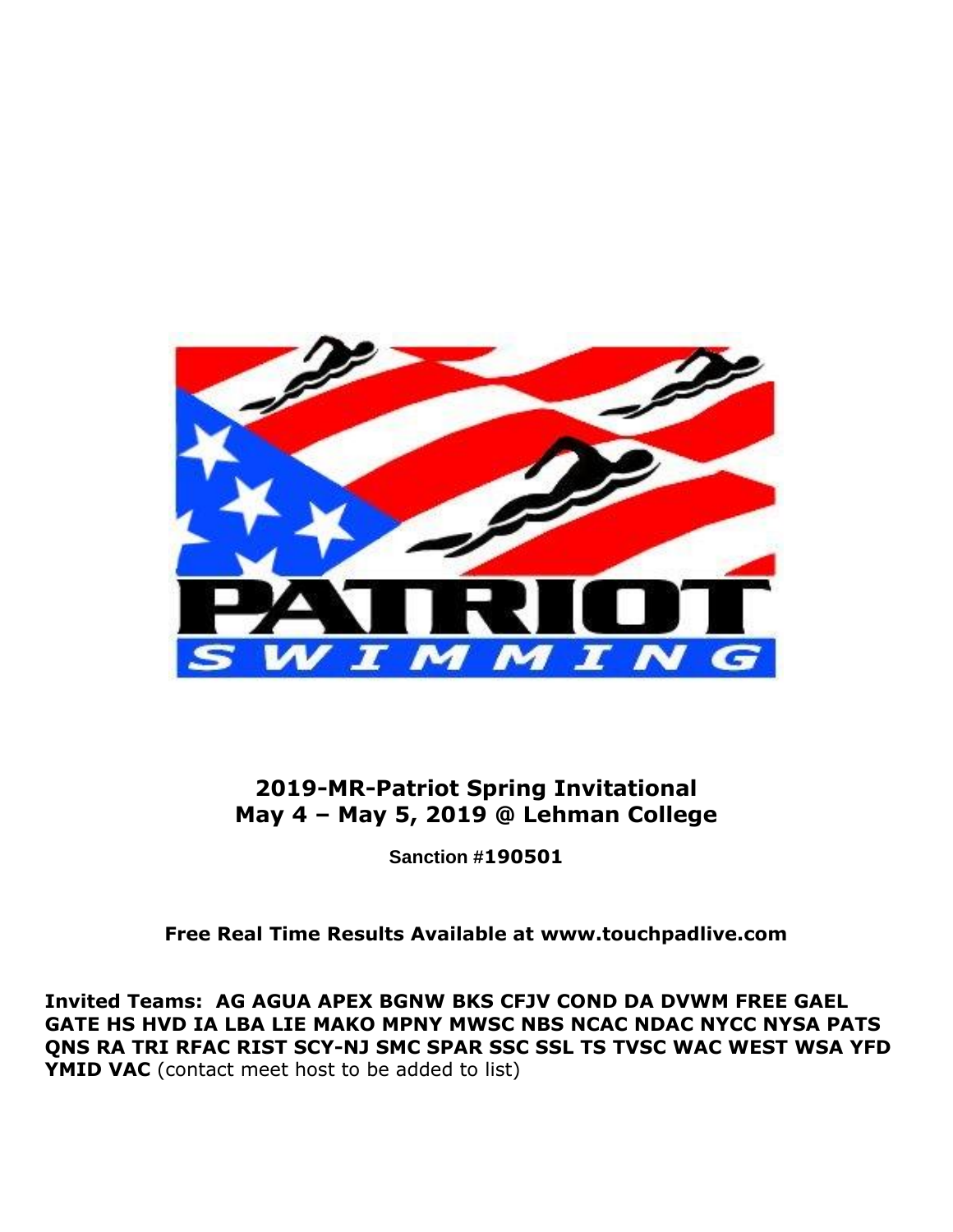### **2019-MR-Patriot May Long Course Invitational**

#### **May 4 - May 5, 2019**

| May 4 - May 5, 2019                   |                                                                                                                                                                                                                                                                                                                                                                                                                                                                                                                   |  |  |  |
|---------------------------------------|-------------------------------------------------------------------------------------------------------------------------------------------------------------------------------------------------------------------------------------------------------------------------------------------------------------------------------------------------------------------------------------------------------------------------------------------------------------------------------------------------------------------|--|--|--|
| <b>SANCTION:</b>                      | Held under the sanction of USA Swimming/Metropolitan Swimming, Inc., #190501                                                                                                                                                                                                                                                                                                                                                                                                                                      |  |  |  |
| <b>LOCATION:</b>                      | <b>Lehman College APEX Aquatic Center</b><br>250 Bedford Park Boulevard West<br>Bronx, New York 10468                                                                                                                                                                                                                                                                                                                                                                                                             |  |  |  |
| <b>FACILITY:</b>                      | 8 Lane 50 Meter Pool utilizing Daktronic Timing System and Scoreboard<br>The pool Has been certified in accordance with Article 104.2.2C (4) The competitive course is 7-13 feet<br>deep. NO SMOKING ALLOWED IN THE BUILDING. Teams are expected to police and maintain<br>their areas on the pool deck. Athletes, parents and children are restricted to the pool area and stands.<br>Spectators and are not authorized to be in any other part of the building. Offenders will be ejected from<br>the facility. |  |  |  |
| <b>SESSIONS:</b>                      | Sat & Sun<br>8am Warm up 9am Start<br>2:00pm Warm up 3:00pm Start                                                                                                                                                                                                                                                                                                                                                                                                                                                 |  |  |  |
| <b>FORMAT:</b>                        | <b>Timed Finals</b><br><b>Deck Seeding</b>                                                                                                                                                                                                                                                                                                                                                                                                                                                                        |  |  |  |
| <b>ELIGIBILITY:</b>                   | Open to all USA Swimming/Metropolitan Swimming Inc. registered swimmers.<br>All swimmers participating in this meet must be registered by the first day of the meet.<br>Age on May 4, 2019 will determine age for the entire meet.                                                                                                                                                                                                                                                                                |  |  |  |
| <b>DISABILITY</b><br><b>SWIMMERS:</b> | Swimmers with disabilities are encouraged to attend. Contact the meet director if you need special<br>consideration. The athlete (or the athlete's coach) is also responsible for notifying the meet referee of<br>any disability prior to the competition.                                                                                                                                                                                                                                                       |  |  |  |
| <b>ENTRIES:</b>                       | Swimmers may enter 4 Individual events per session,<br>Deck Entries are NOT permitted. All Entries must be sent as a Hy-Tek file. Manual Entries will<br>NOT be accepted. Mail payment along with Hy-Tek Meet Entry Fee Report                                                                                                                                                                                                                                                                                    |  |  |  |
|                                       | Entries will be accepted until the meet is full.  First Come First Served                                                                                                                                                                                                                                                                                                                                                                                                                                         |  |  |  |
|                                       | **** An email confirming receipt of entries will be sent. Contact Meet Director if you do not receive such a<br>report within 2 days of your original email. Your entries are considered <b>NOT</b> received until you have<br>gotten a confirmation.                                                                                                                                                                                                                                                             |  |  |  |
|                                       | U.S. Mail Payment to: Patriot Aquatics, PO Box 484, Jefferson Valley, NY 10535<br>Email Entries/Confirm Entry Receipt: patriotentries@gmail.com                                                                                                                                                                                                                                                                                                                                                                   |  |  |  |
| <b>DEADLINE:</b>                      | April 18, 2019. Entries received after the entry deadline will only be accepted if the meet is not full.                                                                                                                                                                                                                                                                                                                                                                                                          |  |  |  |
| <b>ENTRY FEE:</b>                     | An entry fee of \$6.00 per individual event, \$5.00 Per Swimmer Surcharge<br>Make check payable to: Patriot Aquatics.<br>Payment must be received by April 18, 2019 for email entries. Failure to pay entry fees by this deadline<br>could result in teams being barred from the meet.                                                                                                                                                                                                                            |  |  |  |
| <b>WARM-UP:</b>                       | General Warm up in effect. Sprint lanes will be available 20 minutes prior to the end of each<br>warm up. Lanes 1 & 8 will remain General warm up during sprints.                                                                                                                                                                                                                                                                                                                                                 |  |  |  |

**SCRATCHES:** Coaches will be given scratch sheets upon check-in for each session. All scratches are due no later than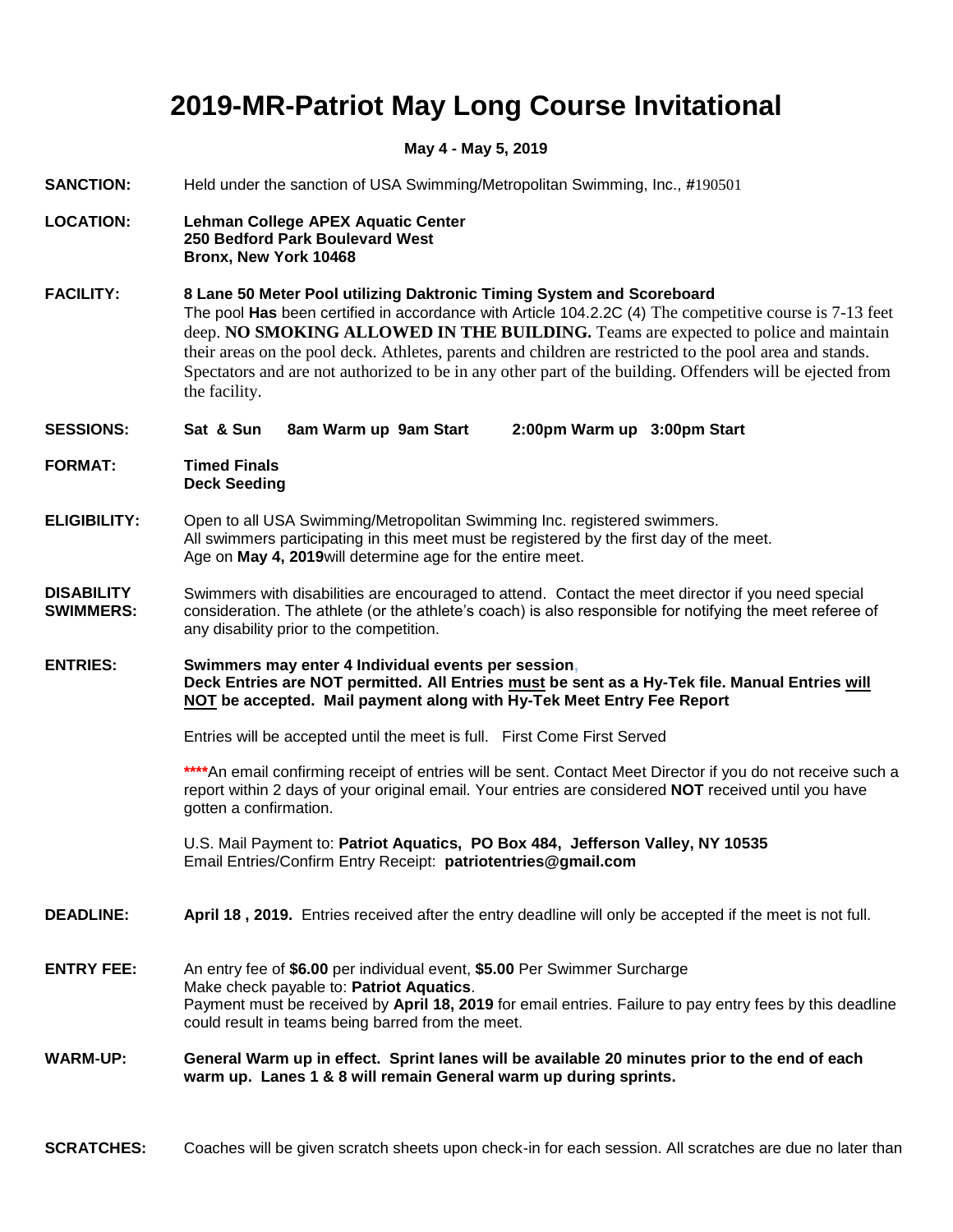30 minutes prior to the start of the session. Coaches are asked to indicate clearly individual events scratches and which swimmers will not be participating in the session. **COACHES:** In accordance with Metropolitan Swimming Inc. Policy, only those coaches who display current, valid USA Swimming credentials will be permitted to act in a coaching capacity at this meet. Coaches who do not possess these credentials will be required to leave the deck area. **AWARDS: Medals 1-3, Ribbons 4-8. OFFICIALS: Meet Referee**: **Felicity Marinello E-mail: flickdance@msn.com** Officials wishing to volunteer should contact Meet Referee by **April 27th. Admin Official: Wendy Martinez MEET DIRECTOR: Robert Vializ, patriotentries@gmail.com 914 497 4716 RULES:** The current USA Swimming Rules and Regulations will apply. **The USA Swimming Code of Conduct is in effect for the duration of the meet.** The overhead start procedure may be used at the discretion of the meet Referee. **SAFETY:** Metropolitan Safety and Warm-up procedures will be in effect. Marshals will be present throughout warmups and competition, and have the authority to remove, with the concurrence of the meet Referee, any swimmer, coach, club, or spectator for failure to follow the safety rules. Any swimmer entered in the meet must be certified by a USA Swimming member coach as being proficient in performing a racing start or must start each race from within the water. When unaccompanied by a member-coach, it is the responsibility of the swimmer or the swimmer's legal guardian to ensure compliance with this requirement Deck Changing is Not permitted. Operation of a drone, or any other flying apparatus, is prohibited over the venue (pools, athlete/coach areas, spectator areas and open ceiling locker rooms) any time athletes, coaches, officials and/or spectators are present. **DISCLAIMER:** Upon acceptance of his/her entries, the participant waives all liabilities and claims for damages against **The City of New York, Lehman College Apex Aquatic Center, Patriot Swim Team**, Metropolitan Swimming Inc., USA Swimming Inc., their agents or representatives for injuries to anyone during the conduct of the meet.. **AUDIO/VISUAL STATEMENT PHOTGRAPHIC POLICY: ADMISSION: The use of audio or visual recording devices, including a cell phone or tablet device, is not permitted in changing areas, rest rooms or locker rooms. Photography, of any kind, is not permitted behind the starting platforms**  Any photographer or videographer, who intends to take pictures at a Metropolitan Swimming Sanctioned meet, must complete and submit a Photographer Registration Form to the Meet Director before commencing Activity. Forms are available on the Metropolitan Swimming website as Well as from the Meet Director. **\$5 Admission Fee, \$3 for Programs MERCHANTS: Food and Beverage Concessions provided by Patriot Swim Team. Swim Equipment by Metro Swim Shop PARKING: Parking is \$10 in The North Lot (alongside the reservoir) There is also ample free and metered street parking however be sure to read all signs to avoid costly parking tickets. (Parking fees are set and collected by Lehman College and subject to change at the discretion of Lehman College and without prior notice or consultation with the Patriot Swim Team**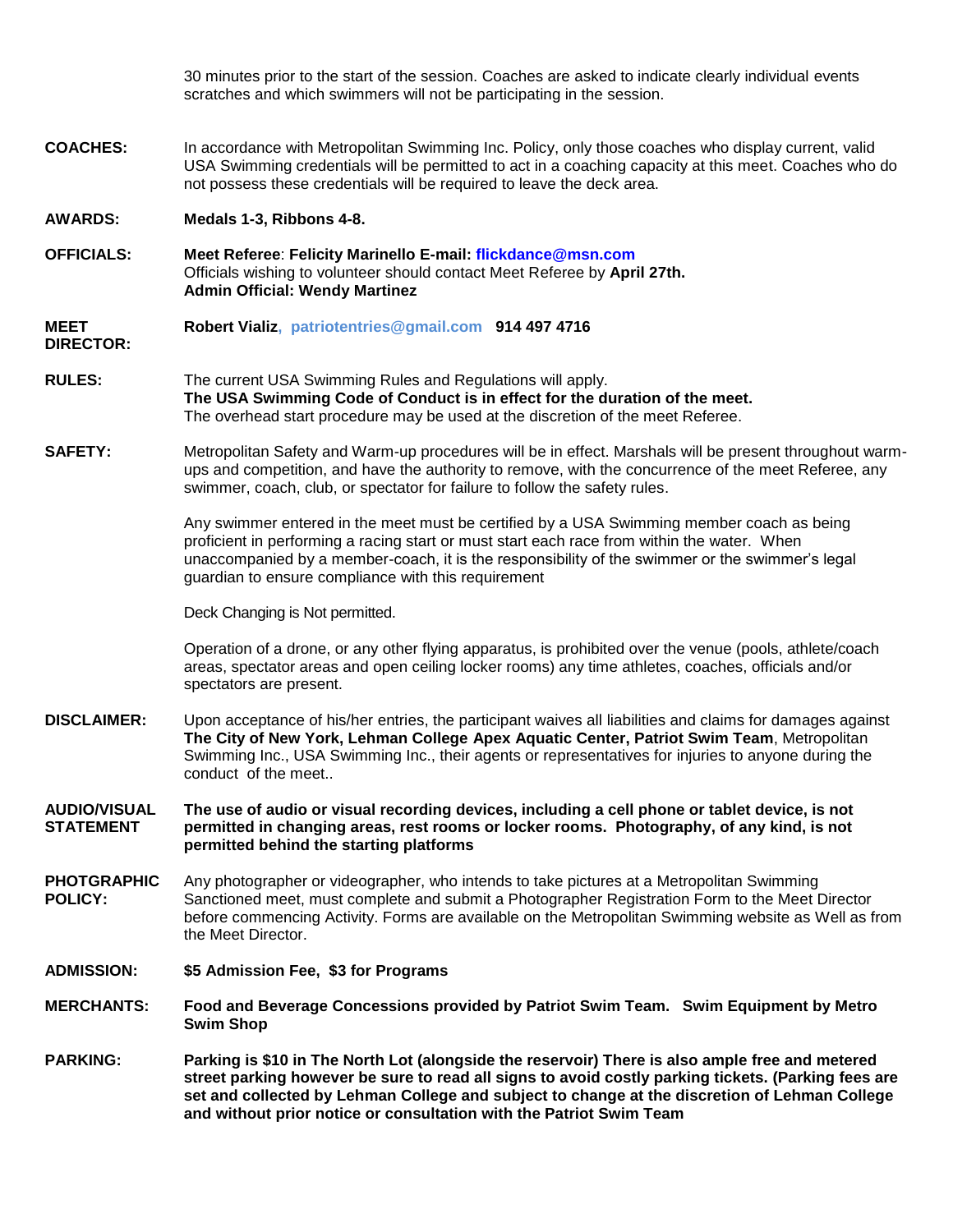# **2019-MR-Patriot Spring Invitational**

**May 4 - May 5, 2019**

| <b>GIRLS</b> | <b>EVENT</b>        | <b>BOYS</b> |
|--------------|---------------------|-------------|
|              | 11-12 200 Fly       | 2           |
| 3            | 9-10 200 Freestyle  | 4           |
| 5            | 11-12 200 Freestyle | 6           |
| 7            | 9-10 50 Breast      | 8           |
| 9            | 8 & Under 50 Fly    | 10          |
| 11           | 11-12 50 Fly        | 12          |
| 13           | 9-10 50 Free        | 14          |
| 15           | 8 & Under 50 Back   | 16          |
| 17           | 11-12 50 Back       | 18          |
| 19           | 9-10 100 Back       | 20          |
| 21           | 11-12 100 Breast    | 22          |
| 23           | 9-10 100 Fly        | 24          |
| 25           | 11-12 100 Freestyle | 26          |
| 27           | 11-12 200 Breast    | 28          |

### **Saturday Warm-up 8:00am Start 9:00am**

### **Saturday Warm-up 2:00pm Start 3:00pm**

| <b>GIRLS</b> | <b>EVENTS</b>                                                                    | <b>BOYS</b> |
|--------------|----------------------------------------------------------------------------------|-------------|
| 29           | 13 & Older 400 Free                                                              | 30          |
| 31           | 13 & Older 200 Freestyle                                                         | 32          |
| 33           | 13 & Older 100 Backstroke                                                        | 34          |
| 35           | 13 & Older 200 Breaststroke                                                      | 36          |
| 37           | 13 & Older 100 Butterfly                                                         | 38          |
| 39           | 13 & Older 50 Freestyle                                                          | 40          |
| 41           | 13 & Older 1500 Freestyle<br>Must Provide Own Timer<br>Heats May be limited to 3 | 42          |